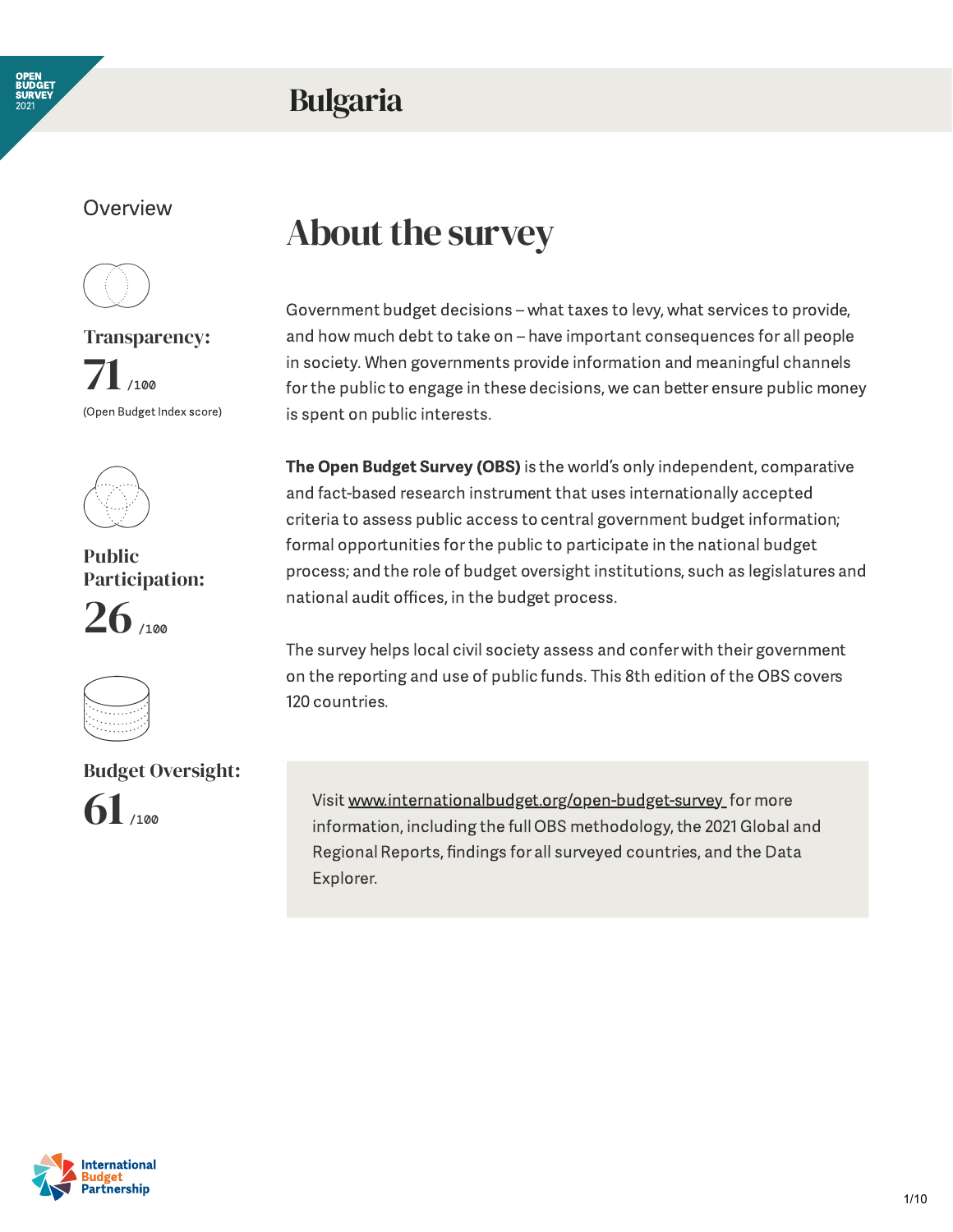### **Transparency**

This part of the OBS measures public access to information on how the central government raises and spends public resources. It assesses the online availability, timeliness, and comprehensiveness of eight key budget documents using 109 equally weighted indicators and scores each country on a scale of 0 to 100. A transparency score of 61 or above indicates a country is likely publishing enough material to support informed public debate on the budget.

Bulgaria has a transparency score of 71 (out of 100).



#### Transparency in Bulgaria compared to others

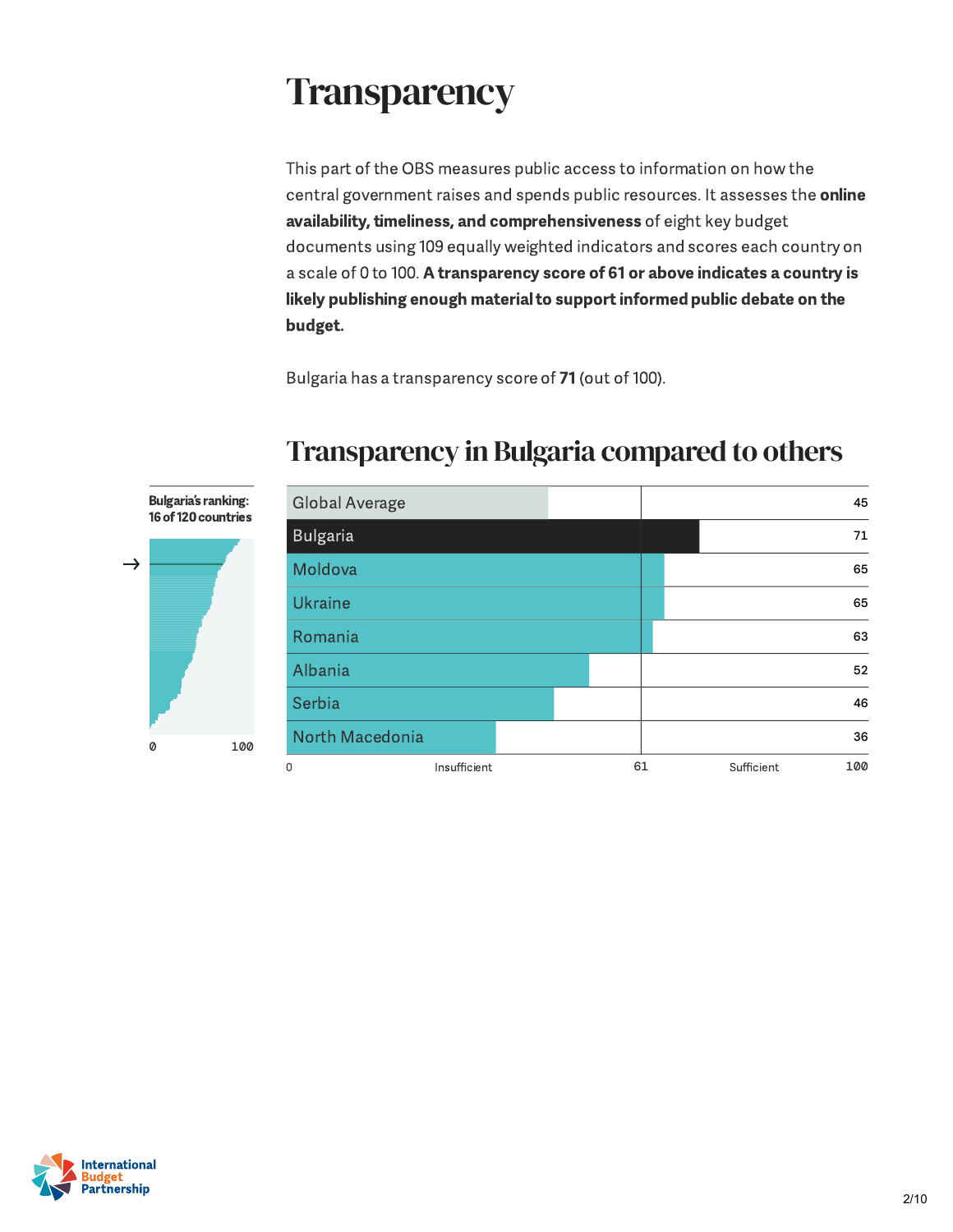# How has the transparency score for Bulgaria<br>changed over time?



#### Public availability of budget documents in Bulgaria

| <b>Document</b>             | 2010 | 2012 | 2015 | 2017 | 2019 | 2021 |
|-----------------------------|------|------|------|------|------|------|
| Pre-Budget Statement        |      |      |      |      |      | Ø    |
| Executive's Budget Proposal |      |      |      |      |      |      |
| <b>Enacted Budget</b>       |      |      |      |      |      |      |
| Citizens Budget             | Ø    | Ø    |      |      |      |      |
| In-Year Reports             |      |      |      |      |      |      |
| Mid-Year Review             |      |      |      |      |      |      |
| Year-End Report             |      |      |      |      |      |      |
| Audit Report                |      |      |      |      |      |      |



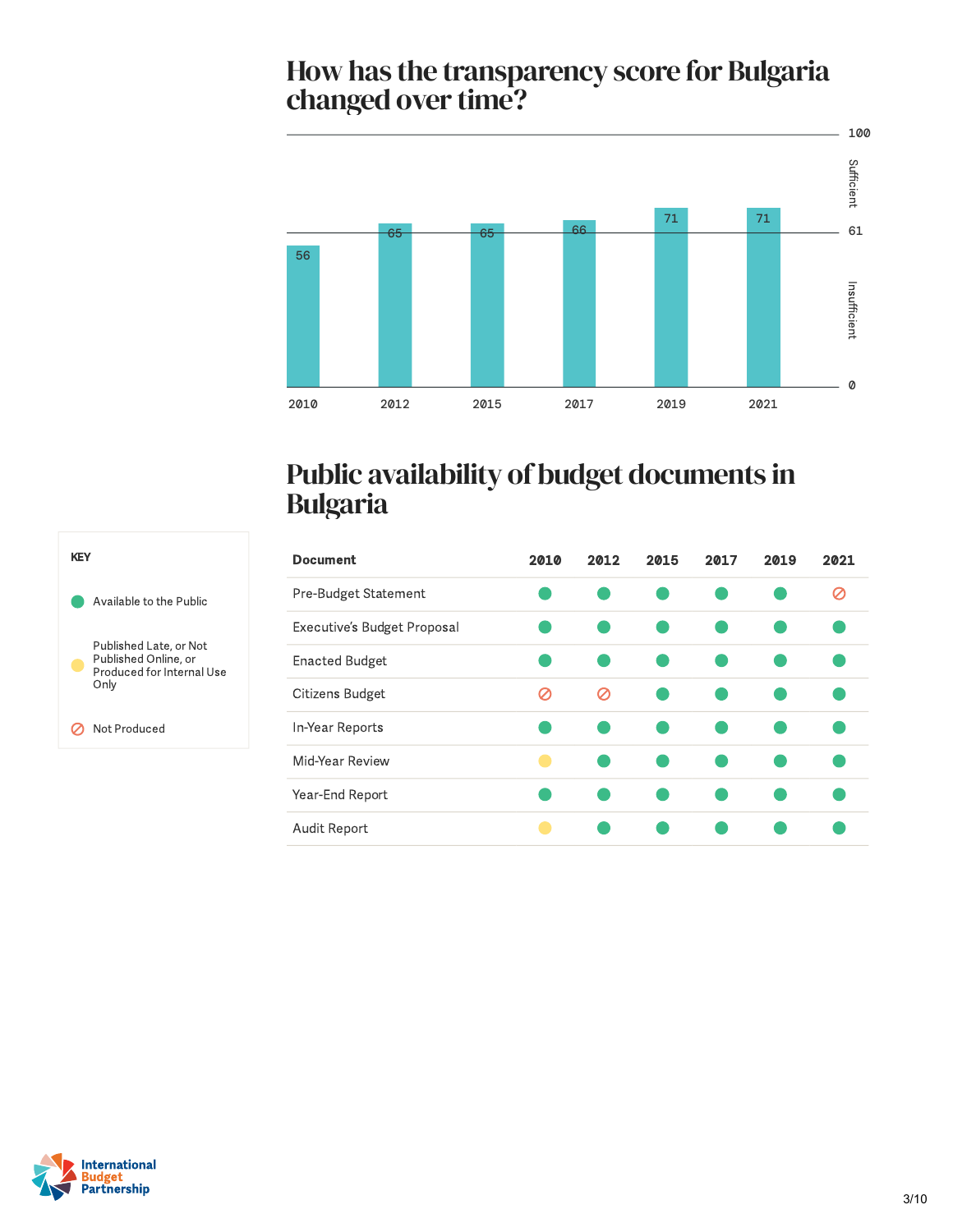#### How comprehensive is the content of the key budget documents that Bulgaria makes available to the public?

| <b>Key</b><br>budget<br>document  | <b>Document purpose and contents</b>                                                                                                                                                                                                              | <b>Fiscal</b><br>year<br>assessed | <b>Document</b><br>content<br>score |
|-----------------------------------|---------------------------------------------------------------------------------------------------------------------------------------------------------------------------------------------------------------------------------------------------|-----------------------------------|-------------------------------------|
| Pre-<br>Budget<br>Statement       | Discloses the broad parameters of fiscal policies in<br>advance of the Executive's Budget Proposal; outlines the<br>government's economic forecast, anticipated revenue,<br>expenditures, and debt.                                               | 2021                              | Not<br>Produced                     |
| Executive's<br>Budget<br>Proposal | Submitted by the executive to the legislature for approval;<br>details the sources of revenue, the allocations to<br>ministries, proposed policy changes, and other<br>information important for understanding the country's<br>fiscal situation. | 2021                              | 78                                  |
| Enacted<br>Budget                 | The budget that has been approved by the legislature.                                                                                                                                                                                             | 2021                              | 84                                  |
| Citizens<br><b>Budget</b>         | A simpler and less technical version of the government's<br>Executive's Budget Proposal or the Enacted Budget,<br>designed to convey key information to the public.                                                                               | 2021                              | 67                                  |
| In-Year<br>Reports                | Include information on actual revenues collected, actual<br>expenditures made, and debt incurred at different<br>intervals; issued quarterly or monthly.                                                                                          | 2020                              | 93                                  |
| Mid-Year<br>Review                | A comprehensive update on the implementation of the<br>budget as of the middle of the fiscal year; includes a<br>review of economic assumptions and an updated forecast<br>of budget outcomes.                                                    | 2020                              | 59                                  |
| Year-End<br>Report                | Describes the situation of the government's accounts at<br>the end of the fiscal year and, ideally, an evaluation of the<br>progress made toward achieving the budget's policy<br>goals.                                                          | 2019                              | 64                                  |
| Audit<br>Report                   | Issued by the supreme audit institution, this document<br>examines the soundness and completeness of the<br>government's year-end accounts.                                                                                                       | 2019                              | 76                                  |

Bulgaria's transparency score of 71 in the OBS 2021 is largely the same as its score in 2019.

### What changed in OBS 2021?

Bulgaria has increased the availability of budget information by:



KEY

61-100 / 100

41-60 / 100

 $1-40 / 100$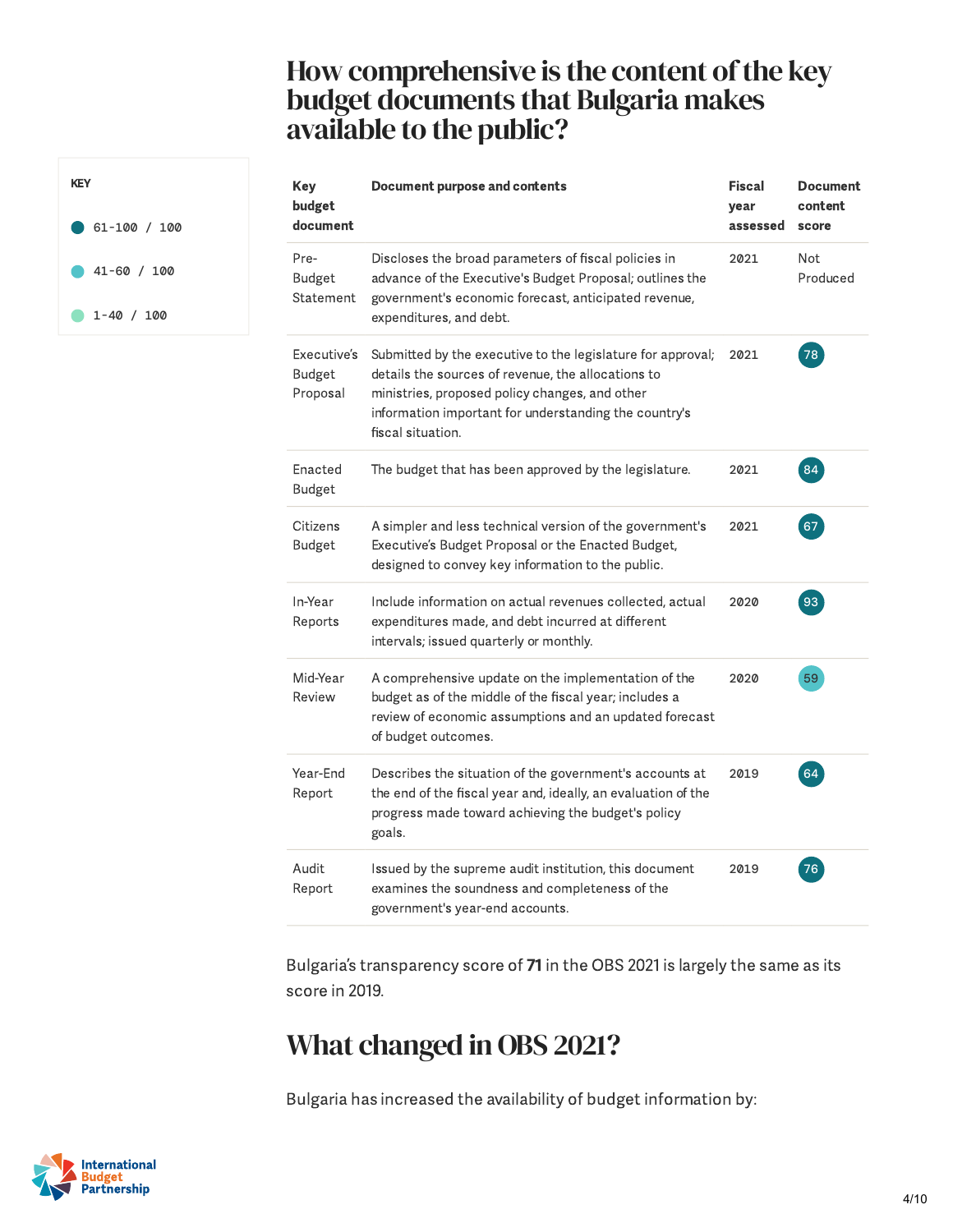Increasing the information provided in the Mid-Year Review.  $\bullet$ 

However, Bulgaria has decreased the availability of budget information by:

Failing to produce the Pre-Budget Statement.

#### Recommendations

Bulgaria should prioritize the following actions to improve budget transparency:

- Produce and publish the Pre-Budget Statement online in a timely manner.  $\bullet$
- Further improve the comprehensiveness of the Mid-Year Review by  $\bullet$ providing a more detailed macroeconomic forecast that includes comparisons of interest rates. In addition, the Mid-Year Review should provide updated expenditure estimates by administrative classification and individual programs, and more detailed updated revenue estimates by individual sources.

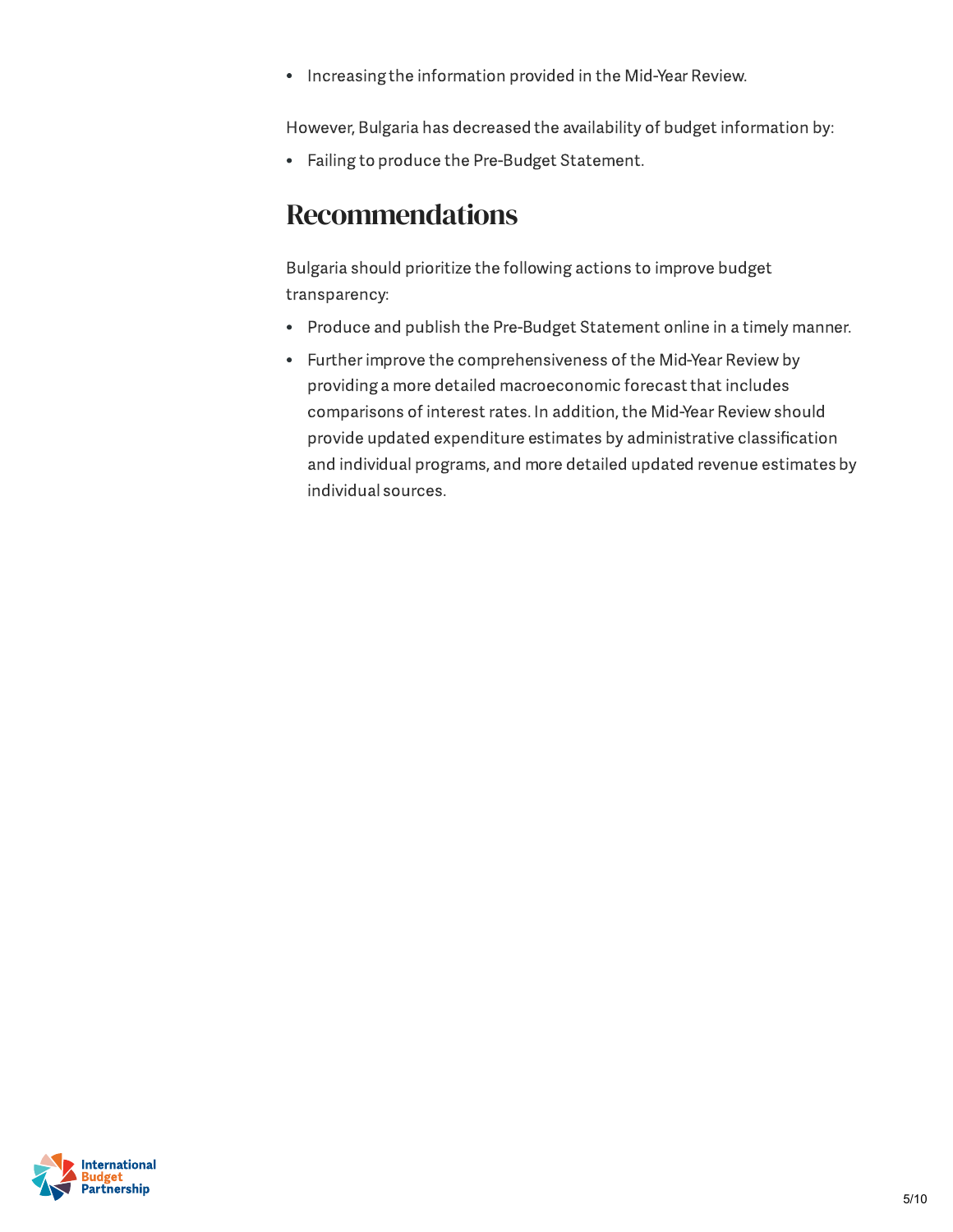## Public Participation

The OBS assesses the formal opportunities offered to the public for meaningful participation in the different stages of the budget process. It examines the practices of the central government's executive, the legislature, and the supreme audit institution (SAI) using 18 equally weighted indicators, aligned with the Global Initiative for Fiscal [Transparency](https://fiscaltransparency.net/public-participation-principles-and-guide/) 's Principles of Public Participation in Fiscal Policies, and scores each country on a scale from 0 to 100.

Bulgaria has a public participation score of 26 (out of 100).

#### Public participation in Bulgaria compared to others

| <b>Global Average</b> |    | 14                |
|-----------------------|----|-------------------|
| <b>Ukraine</b>        |    | 39                |
| <b>Bulgaria</b>       |    | 26                |
| Moldova               |    | 11                |
| Romania               |    | 7                 |
| Albania               |    | 6                 |
| North Macedonia       |    | 6                 |
| Serbia                |    | $\overline{2}$    |
| 0<br>Insufficient     | 61 | 100<br>Sufficient |

For more information, see [here](https://www.fiscaltransparency.net/case-studies/) for innovative public participation practices around the world.

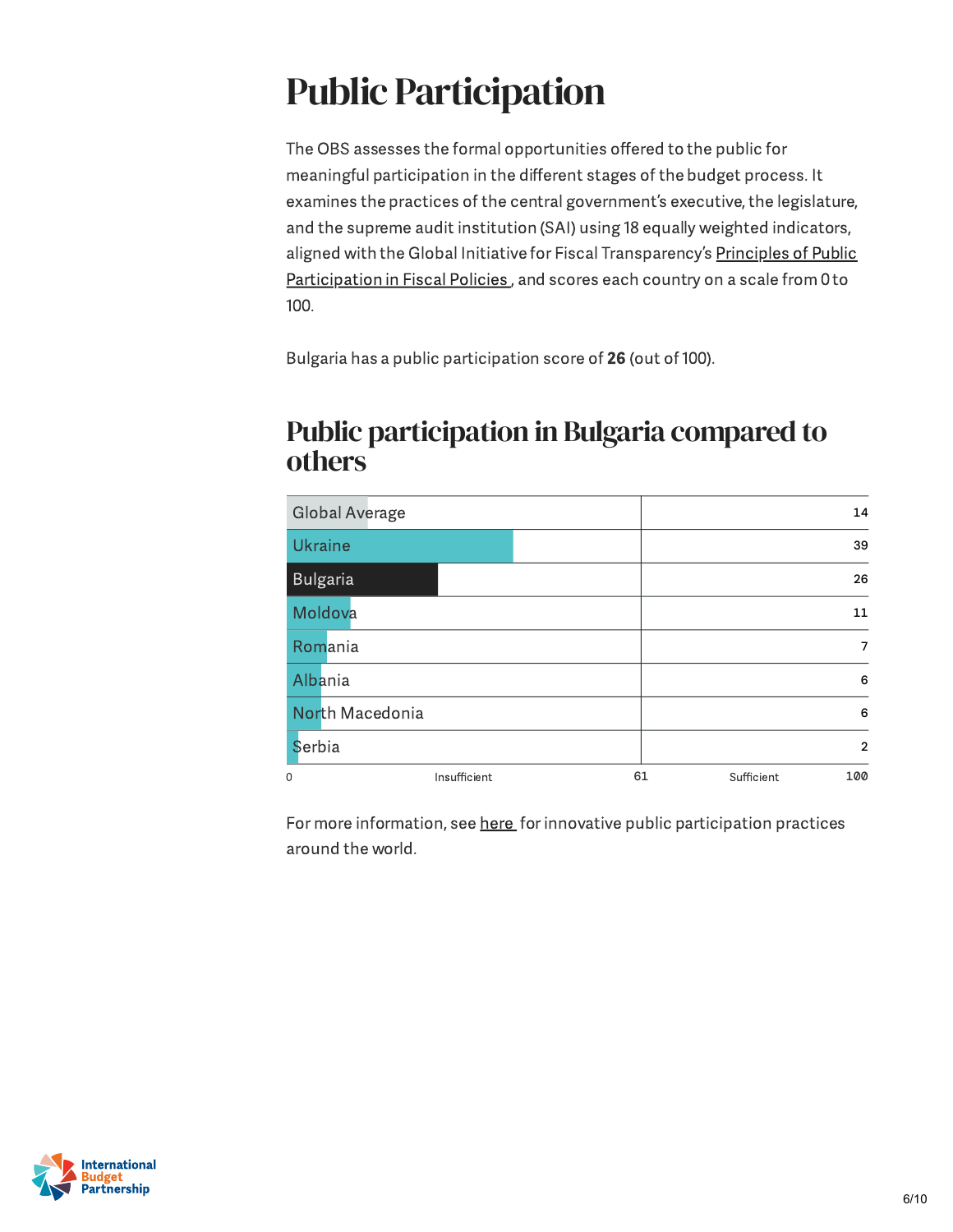# in the budget process



#### Recommendations

Bulgaria's Ministry of Finance has established policy consultations during budget formulation but, to further strengthen public participation in the budget process, should also prioritize the following actions:

- Pilot mechanisms to monitor budget implementation.
- Actively engage with vulnerable and underrepresented communities, either directly or through civil society organizations representing them.

Bulgaria's National Assembly has established public hearings related to the approval of the annual budget, but should also prioritize the following actions:

- Allow any member of the public or any civil society organization to testify during its hearings on the budget proposal priorto its approval.
- Allow members of the public or civil society organizations to testify during its hearings on the Audit Report.

Bulgaria's National Audit Office should prioritize the following actions to improve public participation in the budget process:

Establish formal mechanisms forthe public to assist in developing its audit program and to contribute to relevant audit investigations.

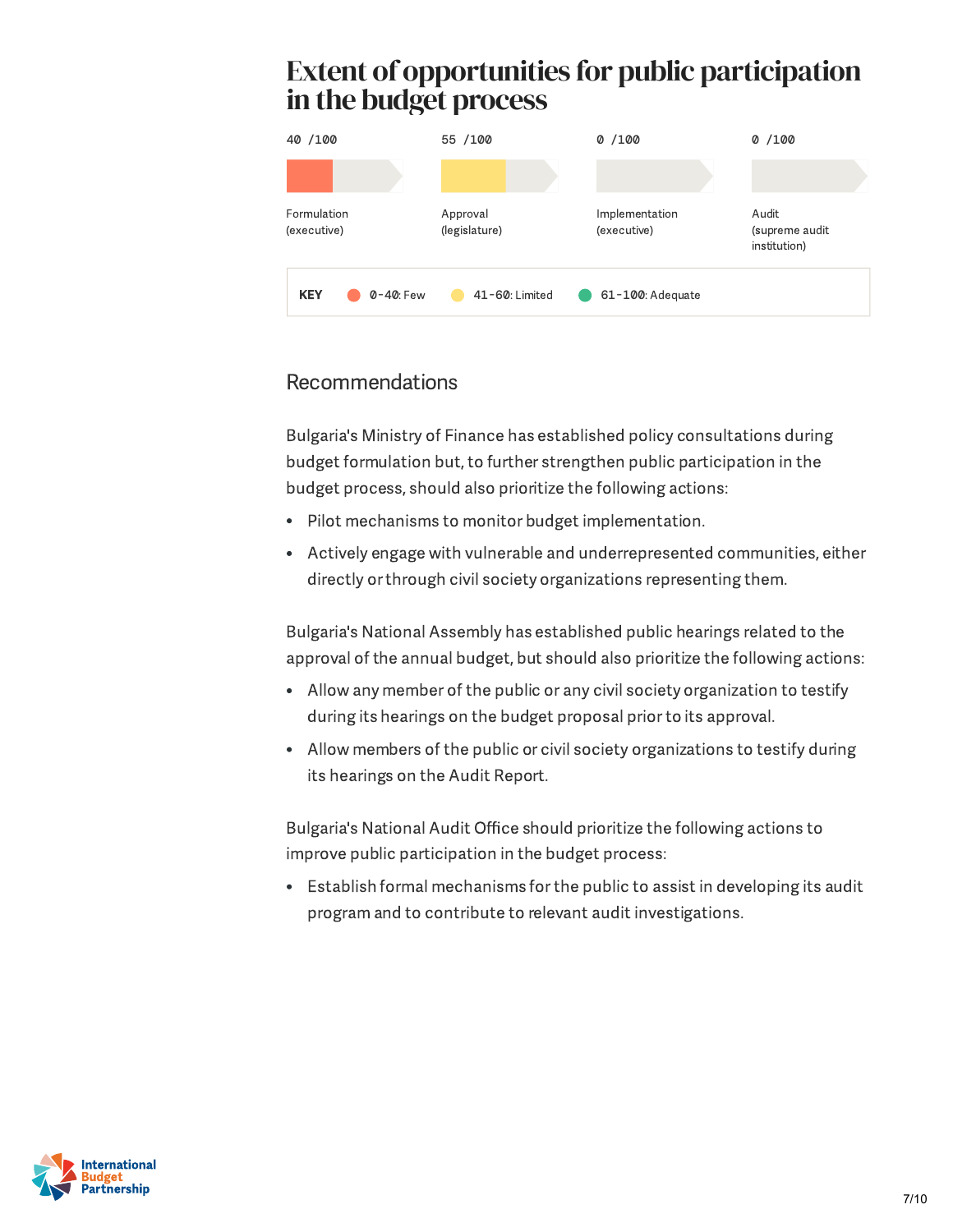### **Budget Oversight**

The OBS examines the role that legislatures and supreme audit institutions (SAIs) play in the budget process and the extent to which they provide oversight; each country is scored on a scale from 0 to 100 based on 18 equally weighted indicators. In addition, the survey collects supplementary information on independent fiscal institutions (see Box).

The legislature and supreme audit institution in Bulgaria, together, provide adequate oversight during the budget process, with a composite oversight score of 61 (out of 100). Taken individually, the extent of each institution's oversight is shown below:



#### Recommendations

Bulgaria's National Assembly provides adequate oversight during the planning stage of the budget cycle and weak oversight during the implementation stage. To improve oversight, the following actions should be prioritized:

- The legislature should debate budget policy before the Executive ' s Budget Proposal is tabled and approve recommendations forthe upcoming budget.
- A legislative committee should examine in-year budget implementation and publish reports with their findings online.

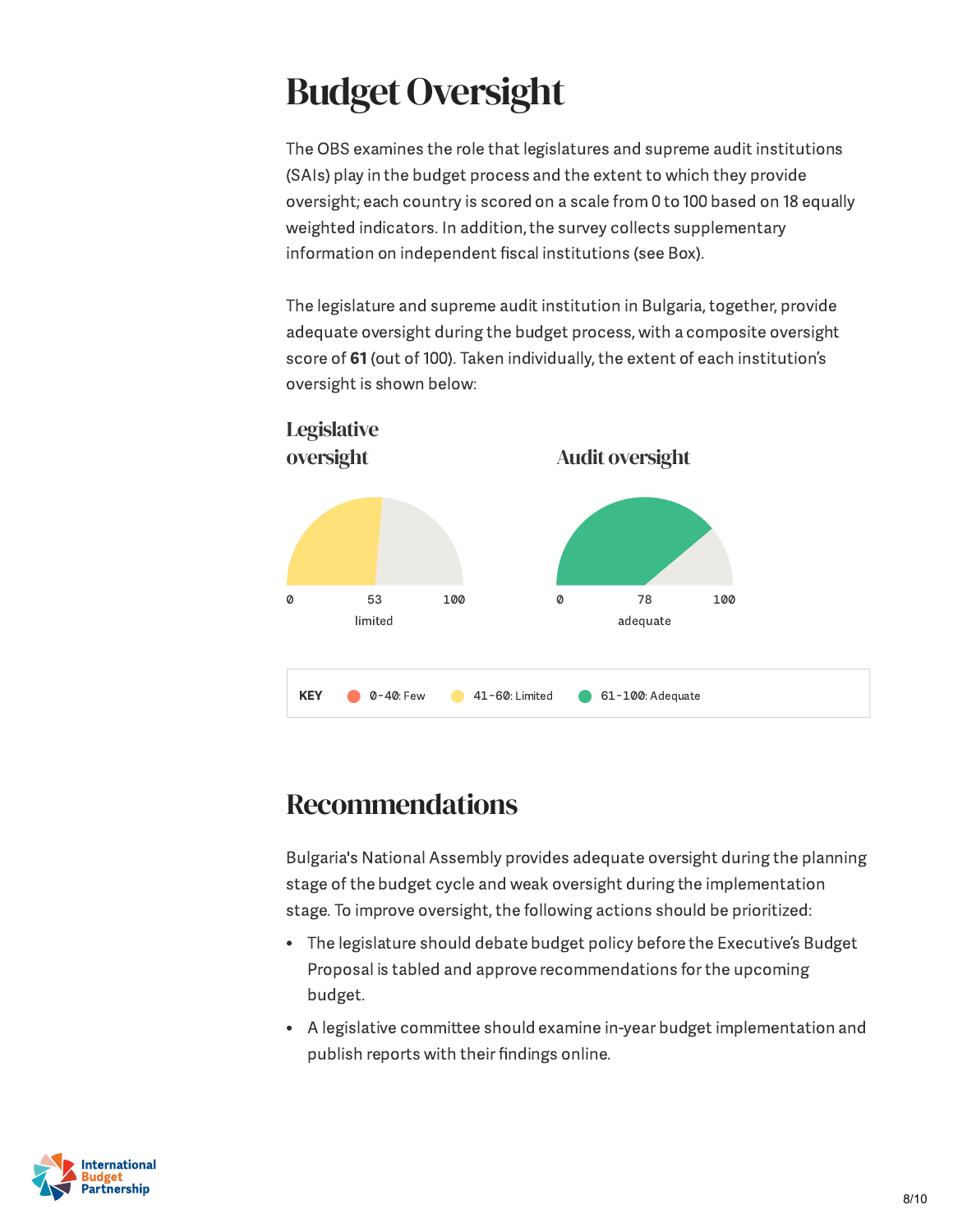- In practice, ensure the legislature is consulted before the executive shifts funds specified in the Enacted Budget between administrative units or reduces spending due to revenue shortfalls during the budget year.
- A legislative committee should examine the Audit Report and publish a report with their findings online.

To strengthen independence and improve audit oversight by Bulgaria's National Audit Office, the following actions are recommended:

Ensure audit processes are reviewed by an independent agency.

#### The emerging practice of establishing independent fiscal institutions

Bulgaria ' s independent fiscal institution (IFI) is the Fiscal Council. Its independence is set in law, and it reports to the legislature. It publishes an assessment of the official macroeconomic and fiscal forecasts produced by the executive.

The indicators on IFIs are not scored in the Open Budget Survey.